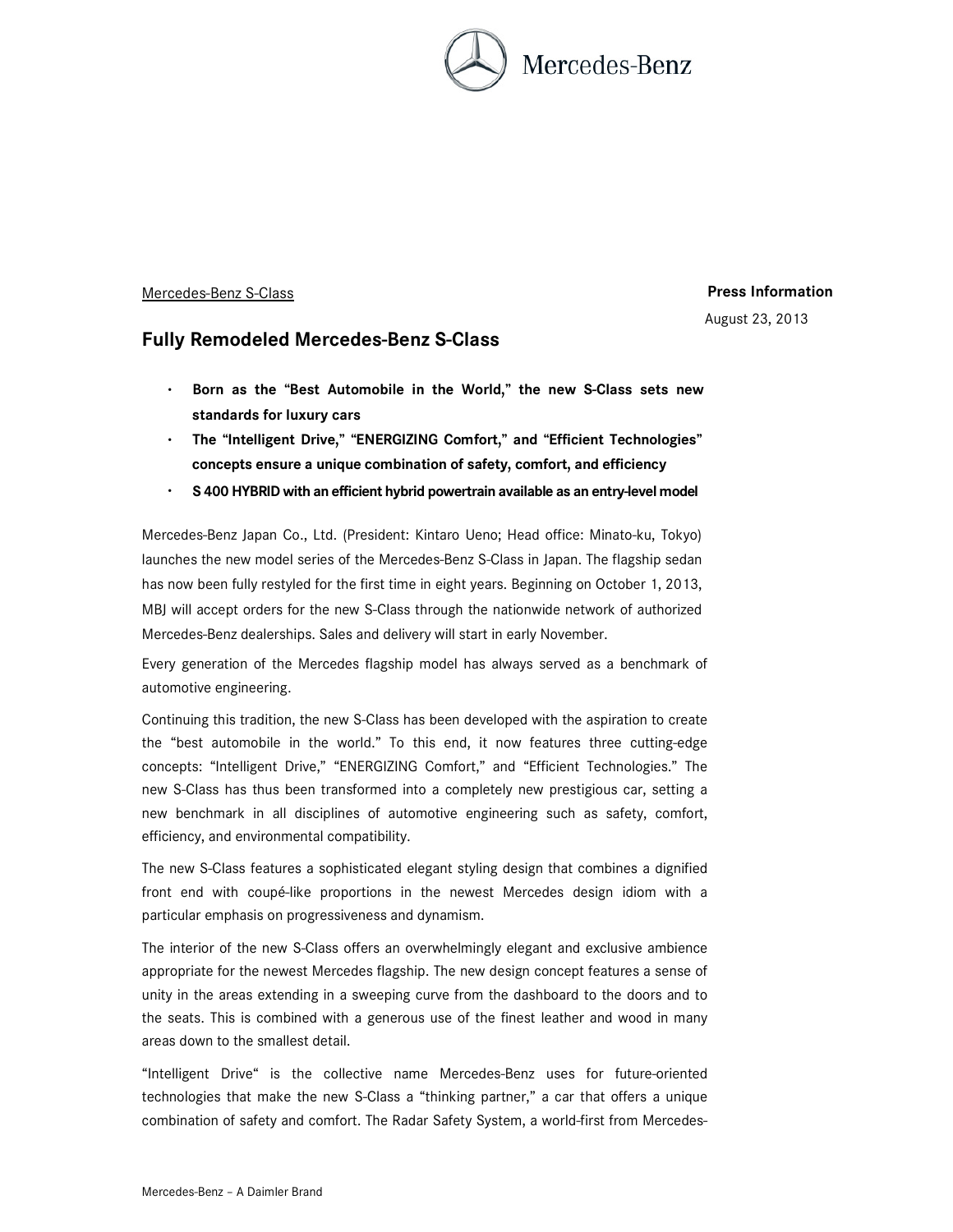Benz, is fitted with not only millimeter-wave radar sensors, but also a Stereo Multi-Purpose Page 2 Camera (SMPC) to further enhance driving assistance functions that prevent collisions, thereby delivering even higher levels of safety and comfort: DISTRONIC PLUS proximity control now has an additional feature named Steering Assist, which helps the driver keep the S-Class in its lane and also follow the vehicle in front. PRE-SAFE® Brake is now fitted with Cross-Traffic Assist, an innovative system that detects pedestrians and vehicles crossing in front.

The greatest highlight of "Intelligent Drive" for the new S-Class is the new MAGIC BODY CONTROL system (optional in the S 550 long and standard in the S 63 AMG long). Redefining the concept of comfort, this new-generation suspension system uses the SMPC to sense the state of the road surface ahead and then adjusts the suspension in advance to accommodate the situation in order to deliver the ultimate in motoring comfort.

The "ENERGIZING Comfort" concept incorporated in the new S-Class offers all occupants the ultimate in driving comfort, which goes beyond its traditional notion. The "Chauffeur Package" is available for customers who place particular emphasis on comfort in the rear compartment. It includes an Executive rear-seat with a foot rest and a backrest angle adjustable by up to 43.5 degrees, as well as a massage function on the hot-stone principle. In addition, a range of advanced comfort features enhances comfort for all occupants: For example, the ambient lighting, available in seven colors, provides a continuous light band in the interior during the hours of darkness. The AIR-BALANCE package includes not only efficient filtration, but also ionization and perfuming. (These comfort features are available as optional extras in some models.)

The new S-Class has been developed to create a clear leader in its segment. The scope of development included relatively new requirements for full-sized luxury sedans, such as efficiency and environmental compatibility. Not only the state-of-the-art hybrid system, but also the powertrains for the models with combustion engines achieve substantial improvement in fuel efficiency while delivering higher driving performance than their predecessors. At the same time, a range of "Efficient Technologies" helps improve overall efficiency substantially: The aluminum hybrid bodyshell weighs about 100kg less than its counterpart in the previous model series, while the innovative body design has achieved the best aerodynamics in this segment.

The model lineup of the new S-Class comprises five models: The "S 400 HYBRID" is the first entry-level model in this segment to feature hybrid drive. Its new-generation hybrid powertrain includes a 3.5-liter V6 direct injection engine. The "S 400 HYBRID Exclusive has even more luxurious exterior/interior design and comfort features. With its long wheelbase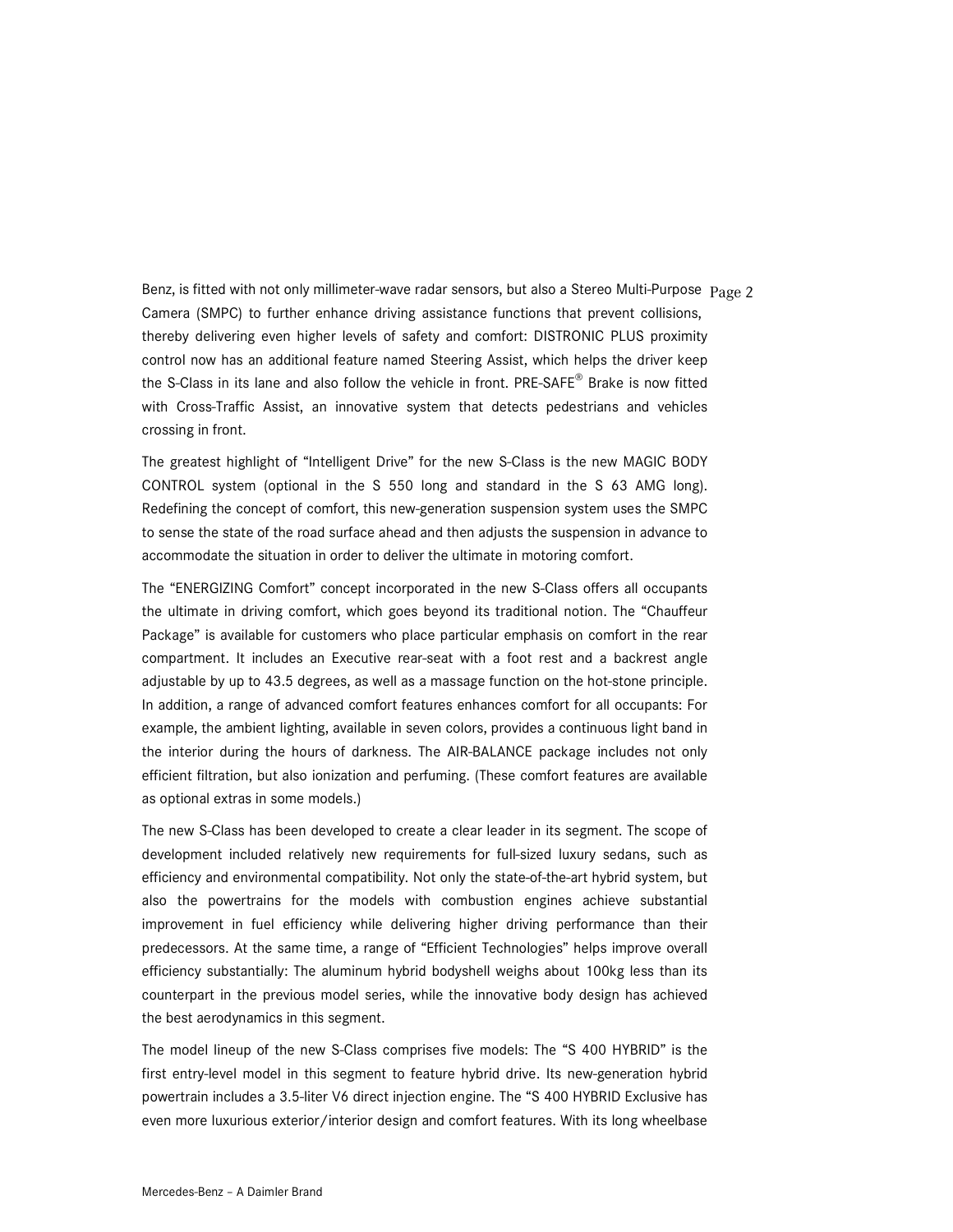the "S 550 long" provides a spacious and refined interior space and a broad range of Page 3 comfort features. The "S 63 AMG long" high-performance model is now driven by an even more powerful engine and standard-fit with the MAGIC BODY CONTROL suspension system. Featuring the performance-oriented AMG 4MATIC all-wheel drive system, the "S 63 AMG 4MATIC long" delivers a unique combination of mind-blowing engine power with driving stability.

The new S-Class represents a major transformation on all counts such as safety, comfort, and environmental compatibility. The prices of all models remain unchanged from or much the same as those of their predecessors. By way of example, the new S 400 HYBRID with its substantially upgraded equipment and new-generation hybrid system is priced at 10.90 million yen, almost the same as for the previous entry-level 3.5-liter V6 model S 350 (10.85 million yen).

| Model name                | Steering   | Engine                                              | Planned nationwide retail price<br>(): basic vehicle price without<br>consumption tax |
|---------------------------|------------|-----------------------------------------------------|---------------------------------------------------------------------------------------|
| S 400 HYBRID              | <b>RHD</b> | 3.5-liter V6 direct<br>injection<br>+electric motor | ¥ 10,900,000 (¥ 10,380,953)                                                           |
| S 400 HYBRID<br>Exclusive | <b>RHD</b> | 3.5-liter V6 direct<br>injection<br>+electric motor | ¥ 12,700,000 $(412,095,239)$                                                          |
| S 550 long                | LHD/RHD    | 4.7-liter V8<br>direct injection biturbo            | ¥ 15,450,000 $(414,714,286)$                                                          |
| S 63 AMG long             | <b>RHD</b> | 5.5-liter V8<br>direct injection biturbo            | ¥23,400,000 $(\textless 22,285,715)$                                                  |
| S 63 AMG 4MATIC<br>long   | <b>LHD</b> | 5.5-liter V8<br>direct injection biturbo            | ¥23,400,000 (¥22,285,715)                                                             |

The planned nationwide retail prices (including consumption tax) of the new S-Class are:

Note: The prices indicated above do not include accessories, taxes (other than consumption tax), insurance premiums, and registration expenses. The customer must separately pay a recycling fee required by the Automobile Recycling Law.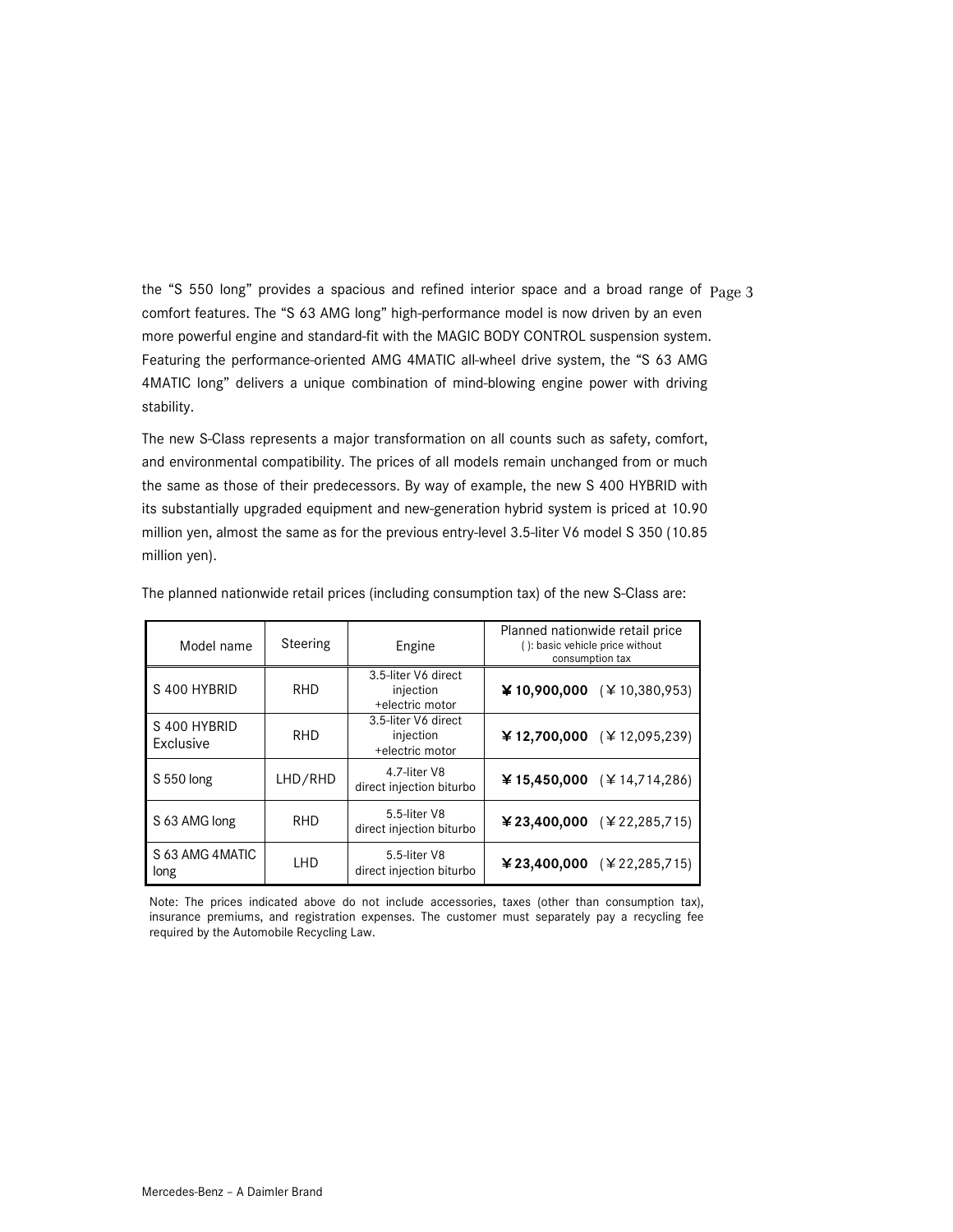# **Page 4 Highlights of the New S-Class**

## **"Intelligent Drive": a unique combination of innovative safety and comfort technologies**

The new S-Class can integrate information from both the millimeter-wave radar sensors and Stereo Multi-Purpose Camera (SMPC) and, just like the human brain, make prompt and optimum decisions. Not only the new-generation suspension system MAGIC BODY CONTROL, which redefines the concept of automotive comfort, but also the further developed version of the Radar Safety package, combine a host of driving assistance features to achieve a unique amalgam of safety and comfort. Mercedes-Benz refers to all such driver assistance systems as "Intelligent Drive."

#### A world-first: MAGIC BODY CONTROL

MAGIC BODY CONTROL, the world-first active suspension system of its kind, uses the SMPC behind the windshield to scan bumps on the road ahead, and instantaneously prepares the suspension to deal with the new situation. By doing so it can minimize the impact transmitted to the body and maintain the S-Class body at a level position. In addition, it suppresses body rolling and pitching during launches, acceleration, braking, and cornering to ensure high ride comfort and stability. (Optional in the S 550 long and standard in the S 63 AMG long)

#### More advanced version of the Radar Safety package

With the introduction of a Stereo Multi-Purpose Camera (SMPC) and a multi-mode millimeter-wave radar sensor at rear, the Radar Safety package (RSP), which previously had short-range and medium/long-range millimeter-wave radar sensors, now has new functions.

DISTRONIC PLUS, which is capable of braking the S-Class to 0 km/h if the vehicle in front stops (congestion follow-up function), has additional Steering Assist. Here, the Stereo Multi-Purpose Camera monitors the curve of the lane markings and the vehicle in front to help the driver steer the S-Class while keeping a safe distance. Brake Assist (BAS) PLUS now features innovative Cross-Traffic Assist, which can detect crossing traffic and pedestrians in front and gives the driver visual and audible warnings. If the driver fails to react, however, the warning braking and automatic emergency braking of PRE-SAFE<sup>®</sup> Brake are activated in stages. Another welcome extra is the rear-end COLLISION PREVENTION ASSIST (CPA), which uses the multi-mode millimeter-wave radar sensor in the rear bumper to detect the risk of an impact from behind and flash the rear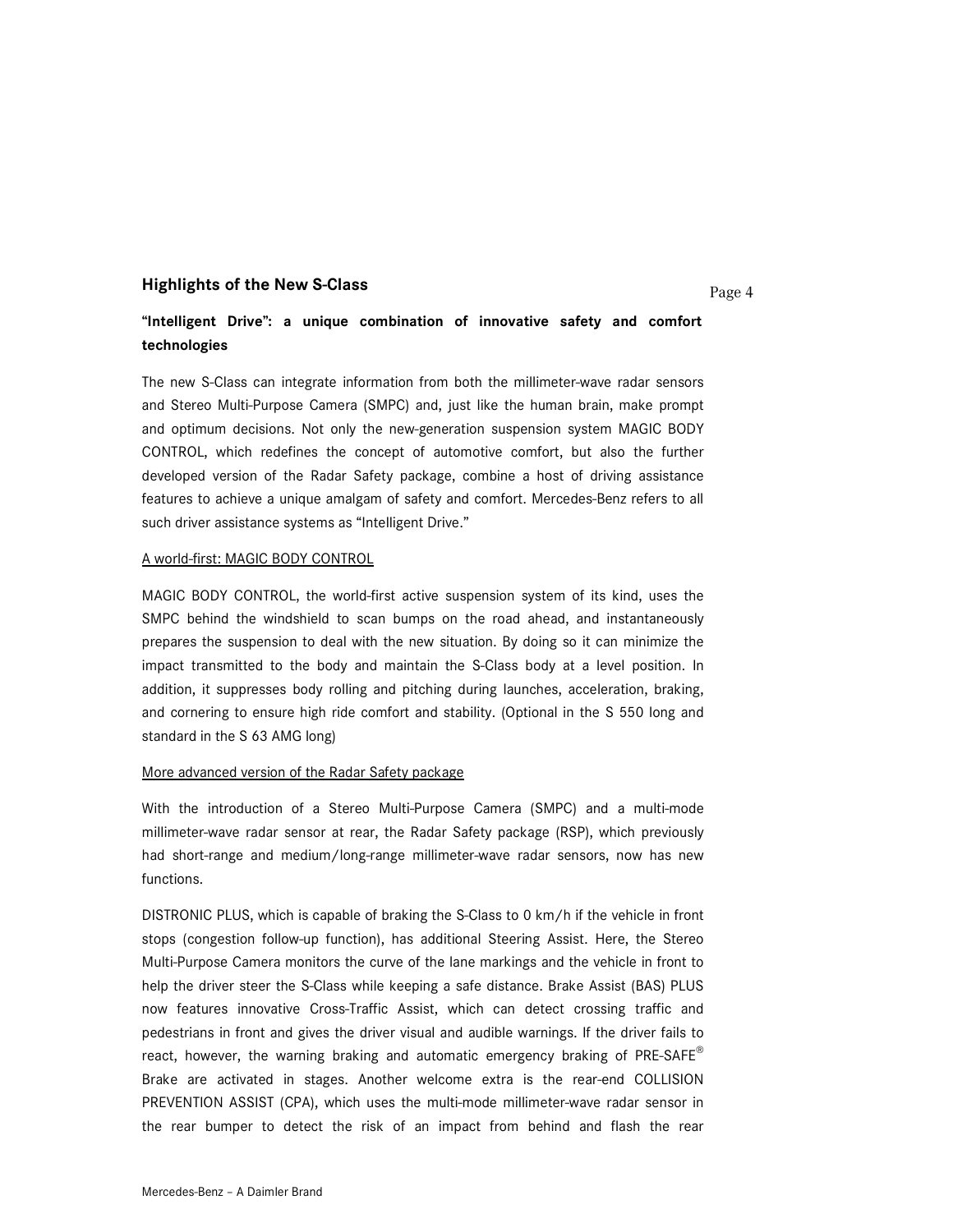combination lamps as a warning. In addition, this system firmly applies the stationary Page 5 vehicle's brakes in the event of a rear-end collision to prevent secondary accidents.

#### Advanced Night View Assist PLUS

Night View Assist PLUS can alert the driver to the potential danger posed by pedestrians or animals in unlit areas in front of the vehicle by highlighting the source of danger in red on the display in the instrument panel. A spotlight function is furthermore able to flash any pedestrians detected ahead to warn both the driver and the pedestrians. (Optional in the S 550 long and standard in the AMG variants)

#### Other driver assistance systems

Adaptive Highbeam Assist Plus detects vehicles in front or oncoming vehicles during the hours of darkness and, in each case, automatically and continuously adjusts the highbeam headlamps to provide the optimum headlamp range without dazzling other drivers. Active Parking Assist, which features automatic steering and brake actuation, automatically identifies an ideal parking space and helps the driver with maneuvering in and out of not only parallel, but also perpendicular parking spaces. These two systems are available as standard features in all models of the new S-Class. In addition, the 360° camera system projects a bird's-eye view of the area surrounding the vehicle to help the driver with parking maneuvers.

#### **ENERGIZING Comfort: making all occupants feel good**

#### Chauffeur package

The Executive rear seat available on the front passenger side with a backrest angle adjustable by up to 43.5 degrees, can be combined with a calf support and a heel rest, to achieve the highest comfort possible. The chauffeur position switch allows rear occupants to move the front passenger seat further forward and fold down its head restraint. The SRS cushionbag is available under the seat cushion upholstery as standard. When the seat is reclined, it prevents the occupant from sliding beneath the seat belt (so-called submarining) in an accident. (Optional in the S 550 long)

#### World's first massage function on the hot-stone principle

The massage system on the hot-stone principle, a world first based on 14 air cushions in the backrest and integrated warming function, offers a choice of six massage programs. It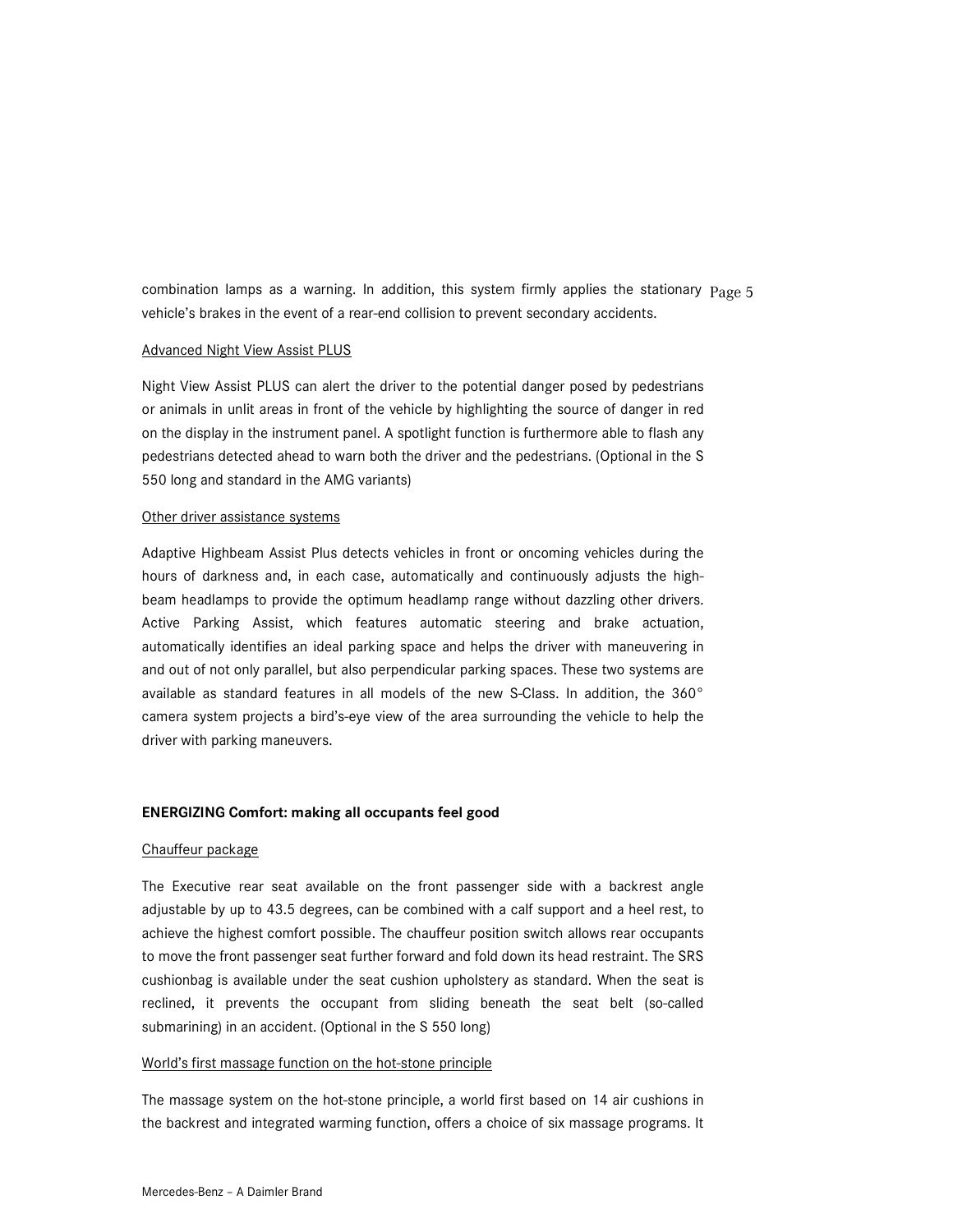helps improve long-distance comfort by relaxing the occupant and enhancing his or her Page 6 wellbeing. (Front: standard in the S 400 HYBRID Exclusive and AMG models and optional in the S 550 long. Rear: optional in the S 550 long and AMG models)

#### AIR-BALANCE package

The climate control system has been supplemented with improved filtration, ionization, and perfume atomization with relaxing fragrance. Offering a choice of four fragrances, the perfuming system can be switched on and off manually, with manual adjustment of the intensity. The fragrance dissipates rapidly. The perfume molecules are not deposited on upholstery or clothing. (Optional in the S 400 HYBRID and standard in the other models)

### Rear Seat Safety package

The newly developed SRS beltbags and rear active seatbelt buckles further enhance the safety of rear occupants.

In the event of a frontal collision, the SRS beltbag, available in both of the outer rear seats, inflates the belt strap to nearly three times its normal width to reduce the load on the occupant's shoulders and chest and thereby lower the risk of injury.

The rear active seat belt buckle, also available in both of the outer rear seats, is raised by five centimeters with an illuminated insertion slot to allow better access. When the seat belt tongue is secured in the buckle, the system automatically retracts the buckle to reduce any belt slack in the area of the pelvis and thorax so that passengers are secured more firmly. (Optional in all models other than the S 400 HYBRID)

## Burmester® surround sound system

Developed together with the German high-end audio specialist Burmester, the high-quality audio system in the new S-Class boasts 13 high-performance loudspeakers and ninechannel amplifier with a total output of 590 watts. The Surround function or sound optimization for the front and rear seats ensures an unparalleled listening experience in the best possible sound field. (Standard in all models other than the S 400 HYBRID)

#### First-Class package

Separate seats with a rear center console in between and foldable tables underline the exclusive ambience. The armrest incorporates a cooling box at the rear end for your beverages. (Optional in the S 550 long and AMG models)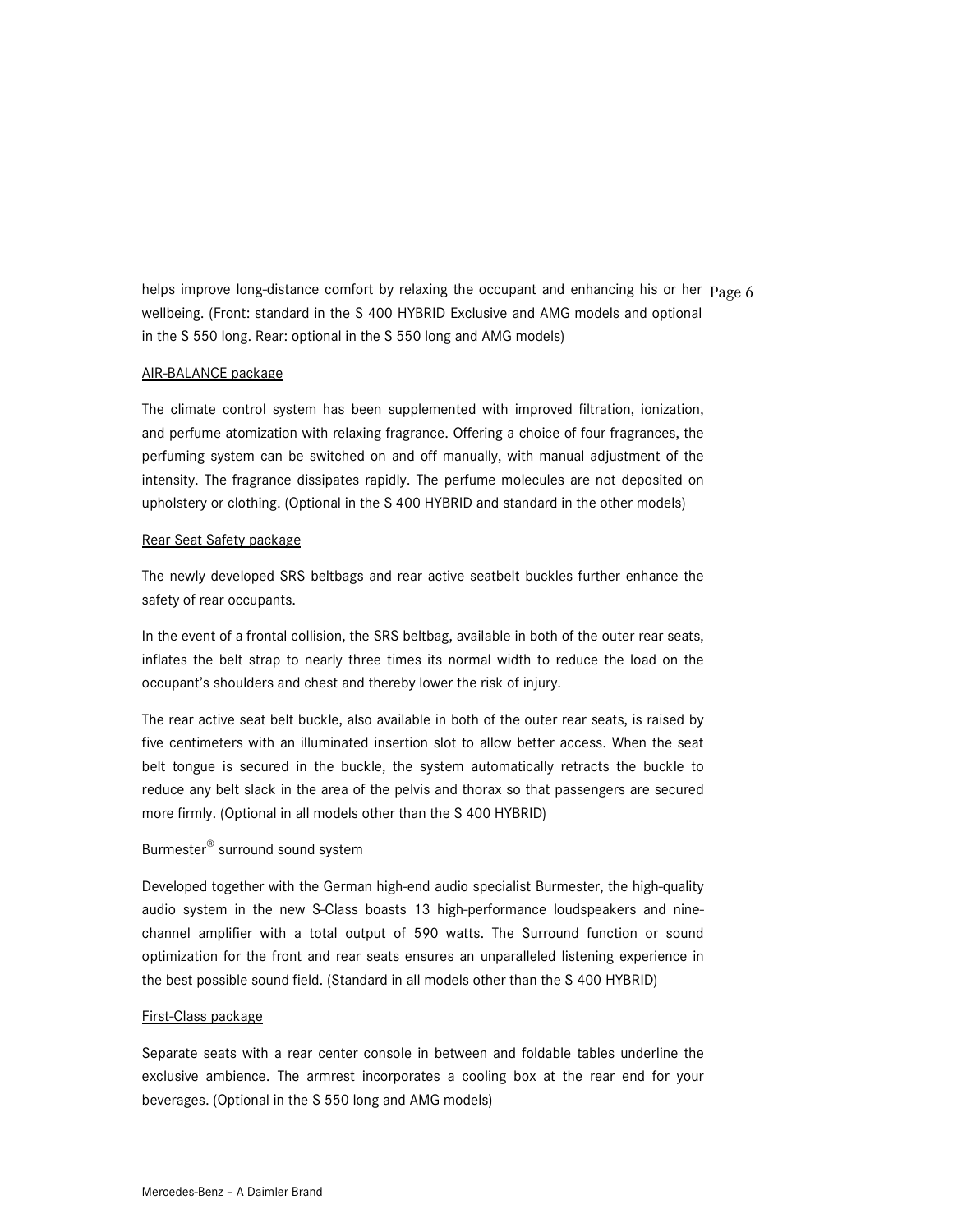## **Meticulous pursuit of efficiency using a state-of-the-art powertrain and a new** Page 7 **bodyshell**

#### New 3.5-liter V6 BlueDIRECT engine in the S 400 HYBRID

The second and the newest generation of Mercedes hybrid system makes the S 400 HYBRID the very first entry-level hybrid model in the segment for full-sized luxury sedans. By combining the new 3.5-liter V6 BlueDIRECT engine with 225 kW/306 hp and 370 Nm with a compact and lightweight electric motor with high performance credentials (20 kW/27 hp and 250 Nm) and a compact and lightweight lithium-ion battery, the new hybrid powertrain is one of the most environmentally compatible in its class. In addition to the traditional functions of recuperation during braking and a boost by the electric motor, it can drive on the electric motor alone at speeds up to 35 km/h in situations such as start-offs and features the sailing function that allows the S 400 HYBRID to coast at high speeds. The S 400 HYBRID therefore achieves approximately 20% higher fuel efficiency than its predecessor. (Note: With a European NEDC fuel efficiency of 15.9 km/liter, the S 400 HYBRID is to be certified under the Eco-car Tax Reduction program.)

#### 4.7-liter V8 BlueDIRECT biturbo engine

In addition to a high compression ratio, the new-generation 4.7-liter V8 BlueDIRECT biturbo engine in the S 550 long features numerous state-of-the-art technologies such as modern piezo injectors for precisely controlled fuel injection, achieving a unique combination of driving dynamics with fuel efficiency. The new powerplant has been further developed to deliver 335 kW/455 hp (+15 kW/20 hp) and 700 Nm, while at the same time reducing fuel consumption by eight percent. (Note: This percentage is based on the European NEDC fuel consumption and is only provided for reference. The S 550 long is therefore to be certified under the Eco-car Tax Reduction program.)

#### Aluminum hybrid bodyshell

The third-generation aluminum hybrid bodyshell, of which aluminum makes up more than 50%, not only weighs approximately 100 kilograms less, but also boasts the highest torsional rigidity in this class or more than 50% higher compared with the previous bodyshell. This outstanding rigidity results in excellent handling with extremely low levels of noise and vibration.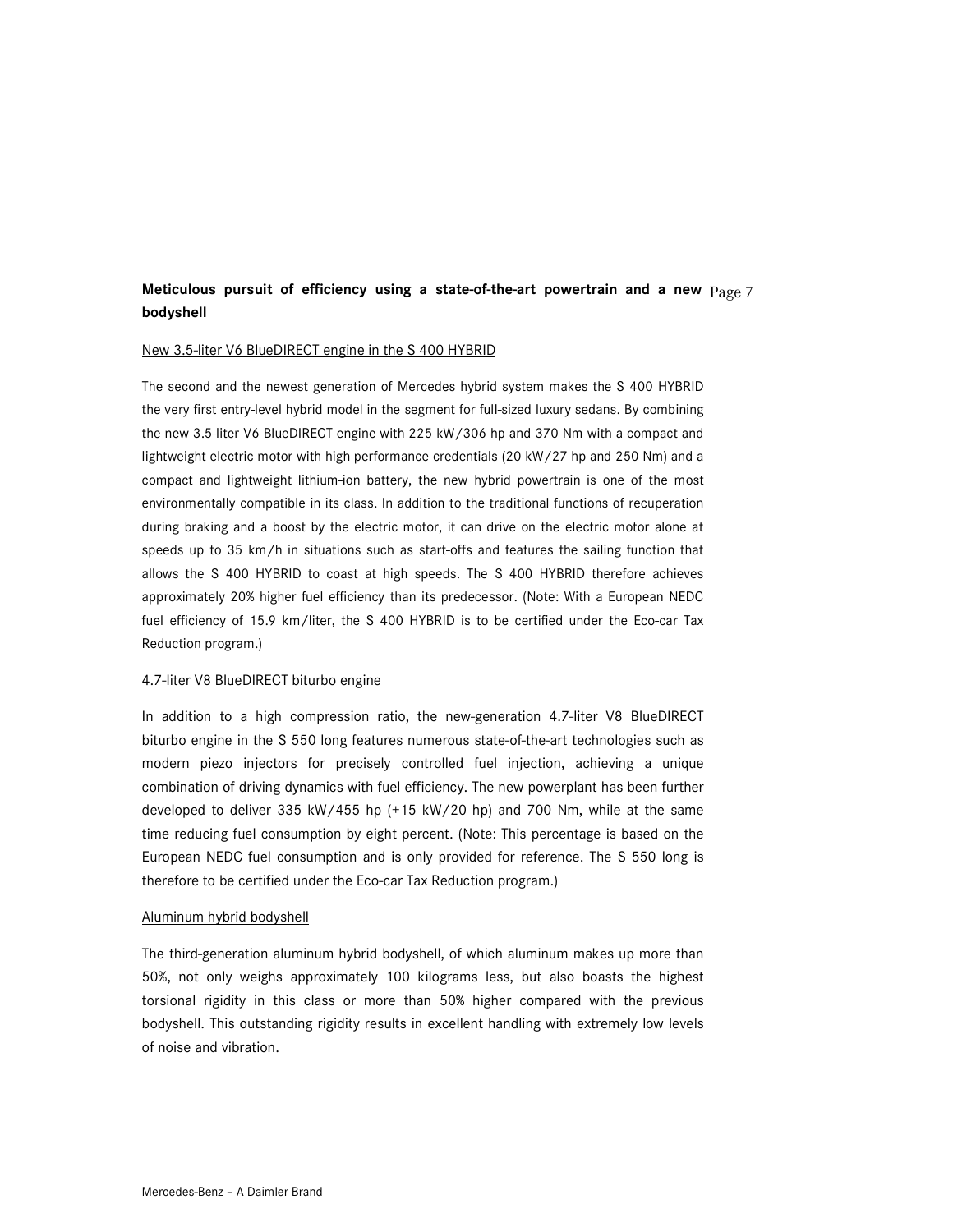#### Aerodynamics **Page 8**

Mercedes engineers have painstakingly optimized aerodynamics not only for exterior panels, but also for the underbody paneling and joint seals. This has resulted in the best aerodynamic figure in this segment (Cd=0.24), which helps reduce fuel consumption and improve stability at high speed. At the same time, acoustic comfort has been improved by reducing engine and road noise.

#### LED technology

The new S-Class is the first vehicle in the world whose interior and exterior do without a single light bulb. Almost 500 LEDs are employed to reduce power consumption by approximately 25%, which also helps reduce fuel consumption.

#### Exterior

The exterior of the new S-Class combines the sedan's traditional elegance, exuding a sense of refined dignity with the new-generation Mercedes design idiom oriented toward modernity and dynamism. The large radiator grille and full-LED headlamps further emphasize the distinctive elegance and style of the S-Class. The dynamic side view combines a flowing roofline reminiscent of a coupé with a sharply dropping line. The rear end gently slopes down with the new LED rear combination lamps and tail lamps, showing the sheer presence and innovative character of the Mercedes flagship in perfect harmony.

#### Interior

The sensual and elegant interior of the new Mercedes flagship sedan features seats made of the finest materials, three patterns of stitching, and wood trim applied to broader surfaces. These help ensure that the highest value and comfort are perceived by the senses. The innovative COMAND telematic system employs a new 12.3-inch screen and a screen split function to make it even more convenient. At night, ambient lighting embellishes the interior in seven colors to ensure that all occupants can relax.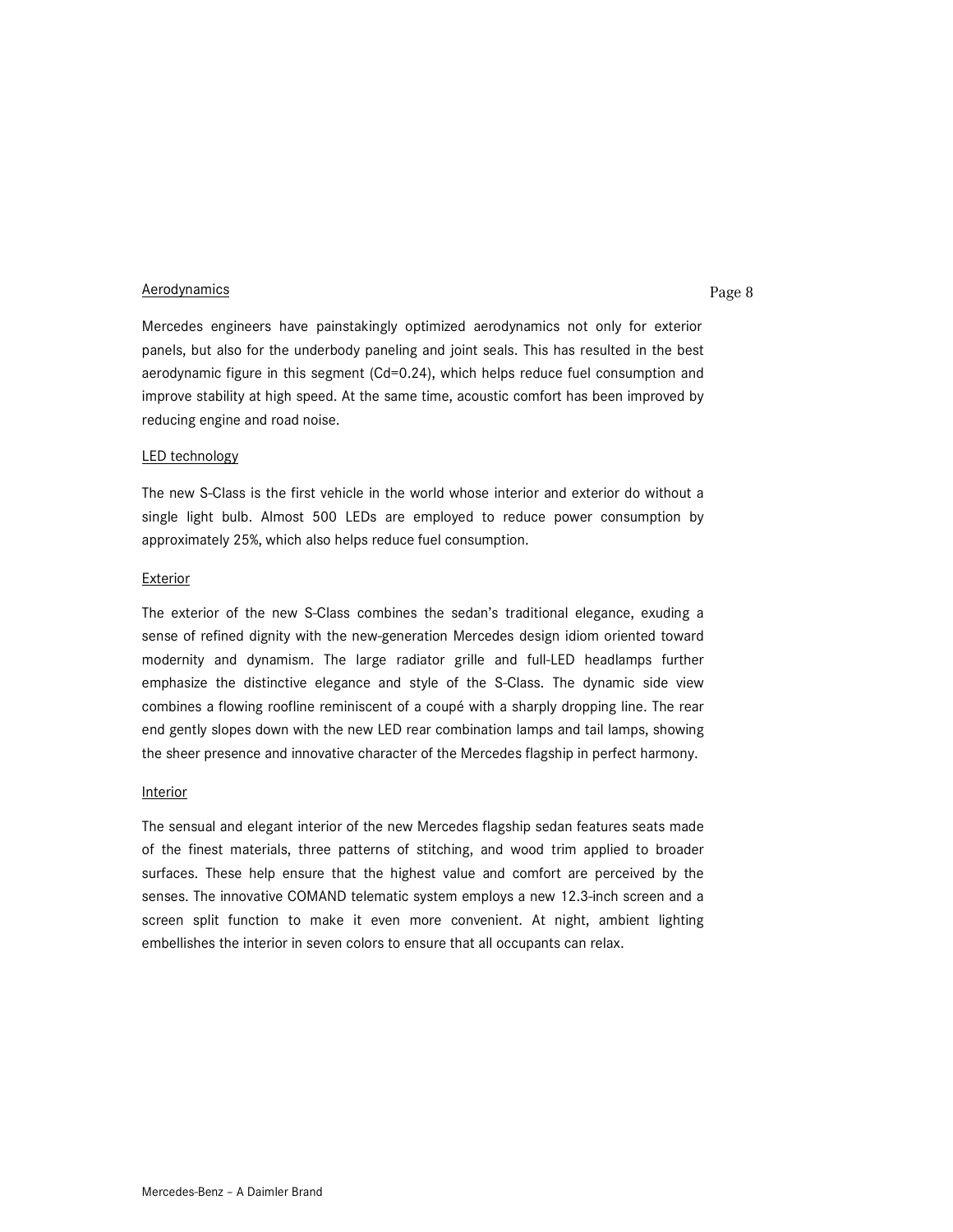## **The fastest high-performance saloon in the luxury segment** Page 9

The S 63 AMG 4MATIC long, now available in the AMG S-Class range for the first time, features a new performance-oriented four-wheel-drive system specific to AMG models. While maintaining a stable position, it can accelerate from zero to 100 km/h in just 4.0 seconds\*, making it the fastest luxury sedan. \*Figure for the European version

#### Newest 5.5-liter V8 engine with direct injection and biturbocharging

The 5.5-liter V8 direct injection biturbo engine (M 157) from Mercedes-AMG has been further developed to deliver 430 kW/585 hp (+30 kW/44 hp from the predecessor, +10 kW/14 hp from the model with the Performance package) and 900 Nm (+100 Nm from the predecessor, same as for the model with the Performance package). Despite the substantial increase in performance, it is content with less fuel than its predecessor. \*All figures for the European version

#### AMG Lightweight Performance strategy

Following the AMG Lightweight Performance strategy, a lightweight lithium-ion battery, AMG forged light alloy wheels, a composite brake system, and a carbon-fiber trunk floor have been introduced, saving approximately 100 kg body weight compared with the preceding model.

#### New performance-oriented AMG 4MATIC all-wheel drive

With a rear-focused torque split of 33 to 67 and relatively low locking torque (50Nm), the AMG 4MATIC system for the S 63 AMG 4MATIC long delivers superb dynamics, as well as mind-blowing traction that maximizes the transmission of engine power to the road surface. During dynamic cornering, Curve Dynamic Assist conducts imperceptible braking intervention on the inside wheel to keep the sedan on course.

#### Suspension

The S 63 AMG long is fitted with an AMG sports suspension based on MAGIC BODY CONTROL. The S 63 AMG 4MATIC long features the "AMG RIDE CONTROL sports suspension," a specially developed electronic air suspension system that maintains outstanding comfort even during dynamic driving.